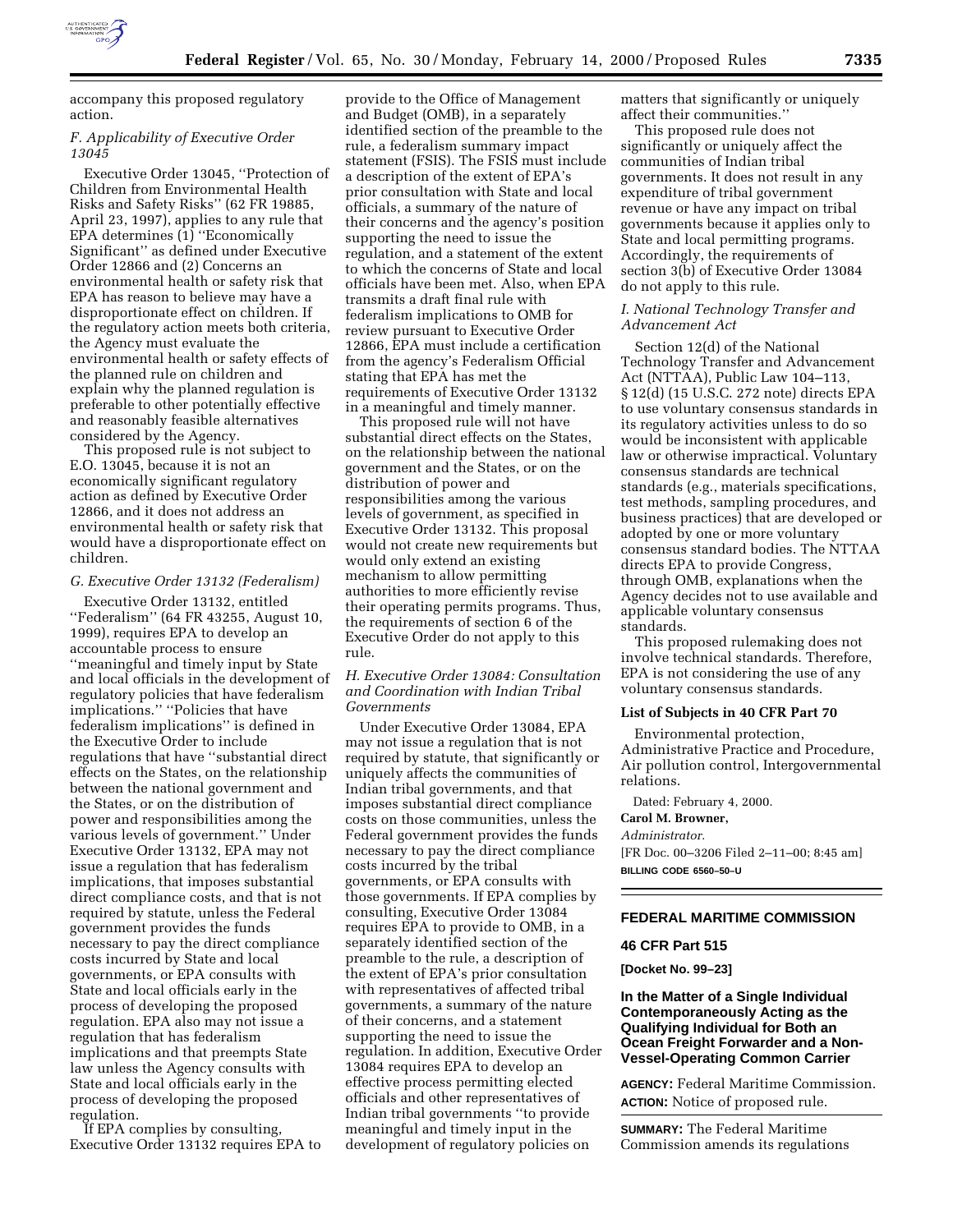pertaining to the licensing requirements of ocean transportation intermediaries in accordance with the Shipping Act of 1984, as amended by The Ocean Shipping Reform Act of 1998. We are also republishing a certification process pertaining to drug convictions that was previously omitted.

**DATES:** Submit comments on the proposed rule on or before February 28, 2000.

**ADDRESSES:** Address comments concerning the proposed rule to: Bryant L. VanBrakle, Secretary, Federal Maritime Commission, 800 North Capitol Street, NW, Washington, D.C. 20573–0001.

#### **FOR FURTHER INFORMATION CONTACT:**

- Austin L. Schmitt, Director, Bureau of Tariffs, Certification and Licensing, Federal Maritime Commission, 800 North Capitol Street, NW, Washington, DC 20573–0001, (202) 523–5796
- Thomas Panebianco, General Counsel, Federal Maritime Commission, 800 North Capitol St., NW, Washington, DC 20573–0001, (202) 523–5740

**SUPPLEMENTARY INFORMATION:** On November 10, 1999, the National Customs Brokers & Forwarders Association of America (''NCBFAA'' or ''Petitioner'') filed a Petition in which it requests that the Commission issue a declaratory order confirming, pursuant to 46 CFR 515.11(c)(1999), that a single individual can act contemporaneously as the qualifying individual for both an ocean freight forwarder and a nonvessel-operating common carrier (''NVOCC''), as long as they are affiliated entities. In the alternative, NCBFAA seeks a rulemaking to amend § 515.11(c) to achieve the same result. Notice of the filing of the Petition appeared in the **Federal Register** on November 19, 1999. 64 FR 63318. No comments were received in response to the Petition. For the reasons set forth more fully below, the Commission grants NCBFAA's request to issue a Notice of Proposed Rulemaking.

#### **Background**

Effective May 1, 1999, the Commission promulgated final rules to implement changes made to the Shipping Act of 1984 (''1984 Act''), 46 U.S.C. app. section 1701 *et seq.*, by the Ocean Shipping Reform Act of 1998 (''OSRA''), Pub L. 105–258, 112 Stat. 1902. In Docket No. 98–28, *Licensing, Financial Responsibility Requirements, and General Duties for Ocean Transportation Intermediaries*, the Commission solicited comments, and ultimately published final rules at 46 CFR part 515, governing ocean

transportation intermediaries (''OTIs''). *See* 64 FR 11155, March 8, 1999. OSRA essentially defines OTIs as ocean freight forwarders and NVOCCs as those terms were originally defined by the 1984 Act. Section 515.11 of the Commission's rules sets forth the requirements for obtaining an OTI license in accordance with OSRA's directive that all OTIs in the United States obtain one. Section 515.11(c) provides:

*Affiliates of intermediaries.* An independently qualified applicant may be granted a separate license to carry on the business of providing ocean transportation intermediary services even though it is associated with, under common control with, or otherwise related to another ocean transportation intermediary through stock ownership or common directors or officers, if such applicant submits: a separate application and fee, and a valid instrument of financial responsibility in the form and amount prescribed under § 515.21. The qualifying individual of one active licensee shall not also be designated as the qualifying individual of an applicant for another ocean transportation intermediary license, except for a separately incorporated branch office. 46 CFR 515.11(c).

### **The Petition**

In its Petition, NCBFAA asserts that it is crucial for the Commission to address this issue in a formal proceeding, contending ''the Commission appears to be administering § 515.11(c) in a manner which is fundamentally at odds with the letter and spirit of the interpretation of this provision as stated in its final rule, Docket No. 98–28.'' Petition at 2. NCBFAA argues that in its comments in Docket No. 98–28, it requested that the Commission ''specifically affirm the principle that a qualifying individual is permitted to be a corporate officer of more than a single company.'' *Id.* NCBFAA states that the basis of its request was that many OTIs are relatively small companies that have elected to provide their forwarding and NVOCC services through separate corporate entities for a variety of business reasons. NCBFAA notes that the Commission ''appeared to be sympathetic'' with this position during the rulemaking proceeding when it ''affirm[ed] that a person may be the qualifying individual for more than one company,'' and further when it added the phrase ''except for a separately incorporated branch office'' to proposed section 515.11(c). *Id.* (quoting 64 FR 11158).

NCBFAA points out that when the Commission added the ''except for a separately incorporated branch office'' language to § 515.11(c), it ''meant that separately incorporated branch offices will be permitted to have the same

qualifying individuals for licensing purposes.'' *Id.* (quoting 64 FR 11158). However, NCBFAA further contends that only when OTIs were filing their license applications after the rules became effective May 1, 1999, were they informed that only applicants in a parent-subsidiary relationship would be permitted to have the same qualifying individual. NCBFAA objects to the Commission's refusal ''to allow affiliated OTIs owned by a single individual or holding company to share the same person as qualifying individual despite the fact that these corporations are controlled by the same parent and often have identical officers,'' and claims that this ''apparent departure from [the Commission's] expressed policy caught the OTI industry by surprise.'' *Id.*

In submitting its comments to Docket No. 98–28, NCBFAA maintains that it had in mind the numerous small companies that were already organized to provide forwarding and NVOCC services through separate corporate entities, and opines that these companies are the most disadvantaged by what it calls the Commission's ''present restrictive interpretation of § 515.11(c).'' Petition at 3. To remedy the problems presented by the ''except for a separately incorporated branch office'' language, NCBFAA submits that ''if a corporate applicant for an OTI license is affiliated with another applicant or licensee either as a subsidiary, parent or sibling corporation and if an individual is an officer in both entities, that person should be allowed to be the qualifying individual for both companies.'' Petition at 4.

NCBFAA believes that a clarification of the Commission's rule would be sufficient to address the problem, but in the alternative, if the Commission believes that the rule needs to be amended, it suggests amending § 515.11(c) as follows:

The qualifying individual of one active licensee shall not also be designated contemporaneously as the qualifying individual of an applicant for another ocean transportation intermediary license, unless the entities are affiliated and the person who is to be the qualifying individual is an officer of both entities.

Further, NCBFAA suggests that the term ''affiliated'' be construed to include situations where the relevant companies are commonly controlled or where one directly controls the other. *Id.*

## **Discussion**

At the outset, the Commission denies the Petition for a Declaratory Order, as it is not the proper forum for addressing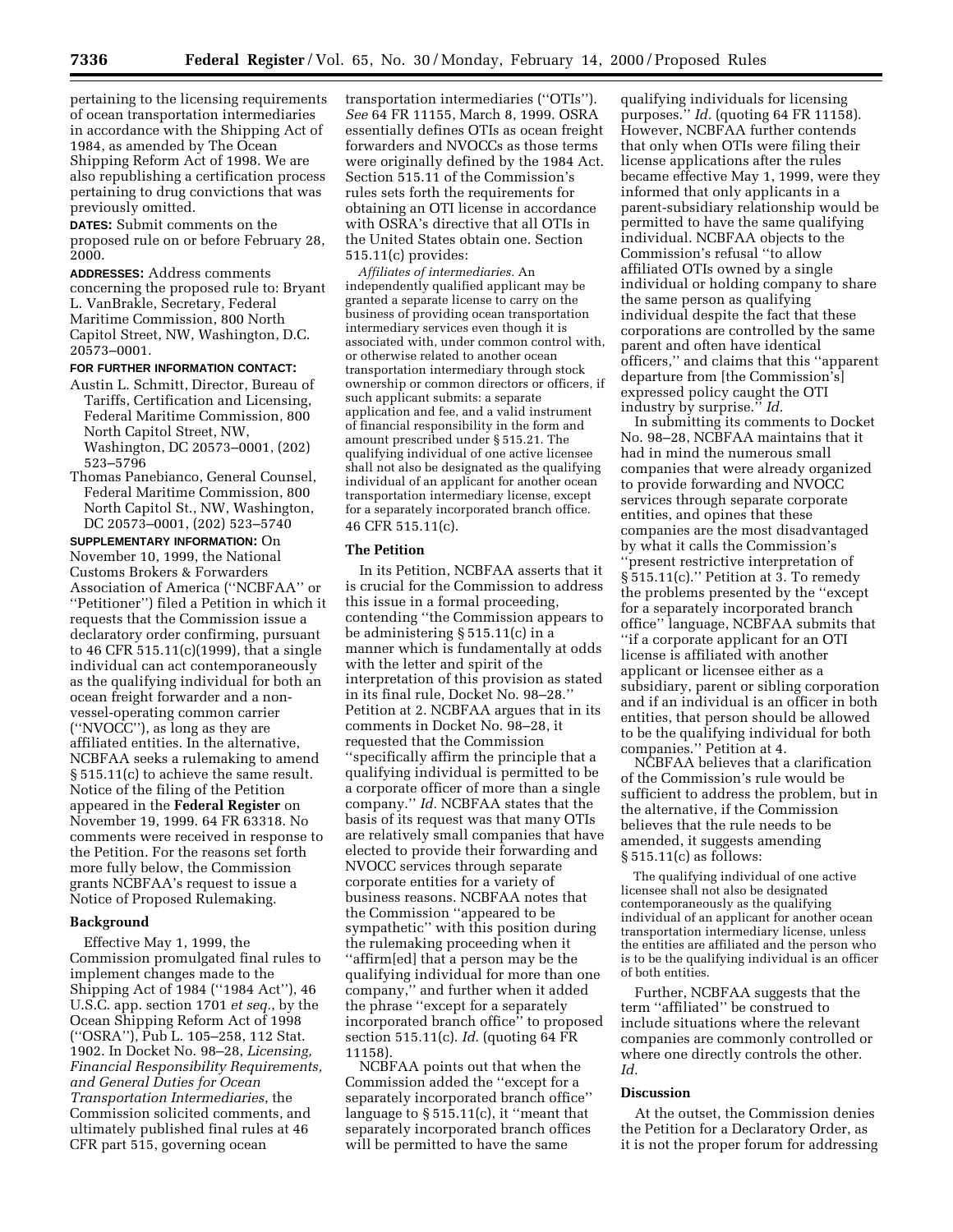the issue raised here. Rule 68 of the Commission's Rules of Practice and Procedure, 46 CFR 502.68, provides that the Commission may, in its discretion, issue a declaratory order to terminate a controversy or to remove uncertainty. 46 CFR 502.68(a)(1)(1999). The rule further provides that this section shall be invoked solely for the purpose of obtaining declaratory rulings which will allow persons to act without peril upon their own view. 46 CFR 502.68(b)(1999).

We do not believe that the Petition provides sufficient information to satisfy the requirements of Rule 68. There is no controversy or uncertainty with respect to the interpretation of § 515.11(c) to be terminated or removed, respectively. Section 515.11(c) contains the express restriction that a qualifying individual of one active licensee may not be a qualifying individual for another OTI licensee, except for a separately incorporated branch office. There is no ambiguity in this proviso, particularly when it is read in conjunction with the definition of branch office:

Branch office means any office in the United States established by or maintained by or under the control of a licensee for the purpose of rendering intermediary services, which office is located at an address different from that of the licensee's designated home office. This term does not include a separately incorporated entity.

We disagree that the Commission's interpretation of § 515.11(c) represents a departure from its expressed policy and thereby creates an ambiguity; rather, this is a matter in which the Commission took a more narrow approach in enacting § 515.11(c) than NCBFAA originally sought during the rulemaking proceeding in Docket No. 98–28. The language and interpretation of § 515.11(c) are the same as they were pre-OSRA, except for the addition of the branch office language which lessens the restrictions pertaining to qualifying individuals. In fact, NCBFAA acknowledges that this is helpful, although it does not address the problems faced by the closely affiliated entities. Petition at 2.

Nor is there a controversy within the meaning of the rule such that Petitioner is acting at peril of violating the regulations. Upon application of the criteria of the current provision, the OTIs Petitioner claims are most harmed by § 515.11(c) would be denied licenses to operate and would be so advised. Moreover, the Commission's Bureau of Tariffs, Certification and Licensing has refrained from denying licenses on this basis until the conclusion of this proceeding. Thus, there is no basis for any claim that OTIs are currently acting at some peril of violating the OTI licensing rules based on the identity of their qualifying individual. We conclude, therefore, that a declaratory order is not the appropriate mechanism for relief.

However, we believe that a Notice of Proposed Rulemaking is the proper venue for allowing the Petitioner to seek relief in the form of a proposed rule change. We are aware that since the implementation of the new rules effective May 1, 1999, some entities have been affected by this provision. Although § 515.11(c) remains largely the same as the provisions in § 510.11(c) of the Commission's pre-OSRA regulations, OSRA now requires that all OTIs in the United States, rather than only ocean freight forwarders, obtain a license. As a consequence, this provision has had a restrictive impact on those entities that are jointly held in some manner. We are especially mindful of the burden imposed on sole proprietors who operate both an NVOCC and an ocean freight forwarder. We do not want these entities to be required unnecessarily to modify their existing business structures to comply with OSRA and its implementing regulations. To that end, the Commission is issuing this notice of proposed rulemaking to broaden § 515.11(c) to allow affiliated entities to have the same qualifying individual to obtain a license under this part. We are, however, modifying the language suggested by Petitioner to effect this change.

The last sentence of § 515.11(c) currently states:

The qualifying individual of one active licensee shall not also be designated as the qualifying individual of an applicant for another ocean transportation intermediary license, except for a separately incorporated branch office.

In its Petition, NCBFAA suggests replacing ''except for a separately incorporated branch office'' with ''unless the entities are affiliated and the person who is to be the qualifying individual is an officer of both entities.'' Petition at 4. We find that proposal to be redundant, however, because the rules already specify who may be a qualifying individual, including not only an active corporate officer or an active managing partner, but also a sole proprietor. *See* 46 CFR 515.11(b). Further, NCBFAA suggests that the term ''affiliated'' be construed to include situations where the relevant companies are commonly controlled or where one directly controls the other. Petition at 4. We prefer to make this explicit in the rule, rather than leave it open to interpretation. Thus, the Commission

proposes the following amendment to the last sentence of § 515.11(c):

The qualifying individual of one active licensee shall not also be designated as the qualifying individual of an applicant for another ocean transportation intermediary license, unless both entities are commonly owned or where one directly controls the other.

This proposal is somewhat broader than that urged by Petitioner. It encompasses not only the type of entities described by NCBFAA in support of its Petition, but also the multiple offices such as those licensed under the ''separately incorporated branch office'' provision in the current § 515.11(c). Moreover, we have incorporated into the express language of the proposed rule NCBFAA's suggestion that the rule be construed to include situations where the relevant companies are commonly controlled or where one directly controls the other, so as to prevent any misunderstanding or confusion with respect to those requirements.

In conjunction with the proposed amendment to § 515.11(c), we also at this time seek to amend the definition of ''branch office'' at 46 CFR 515.2(c), by removing the last sentence of the definition, which states that the term does not include a separately incorporated branch office. The Commission has recognized separately incorporated branch offices elsewhere in part 515, particularly with respect to licensing and financial responsibility requirements. This proposed modification should remove any potential confusion.

#### **Other Correction**

In promulgating the rules to implement OSRA in Docket No. 98–28, we inadvertently failed to carry over § 510.12(a)(2) into part 515. That section was a certification process to effect the requirements of 21 U.S.C. 862, which provides that Federal benefits shall be withheld in certain circumstances from individuals who have been convicted of drug distribution or possession in Federal or state courts. As described in the original proceeding, a license issued by the Commission is considered to be a Federal benefit. Further, if an individual is banned from receiving Federal benefits pursuant to 21 U.S.C. 862, the Commission has no discretion in the matter; this section merely establishes a practice and procedure for implementing the ban. *See* 55 FR 42193, October 18, 1990 and 59 FR 59171, November 16, 1994. Therefore, we are republishing the omitted section at this time.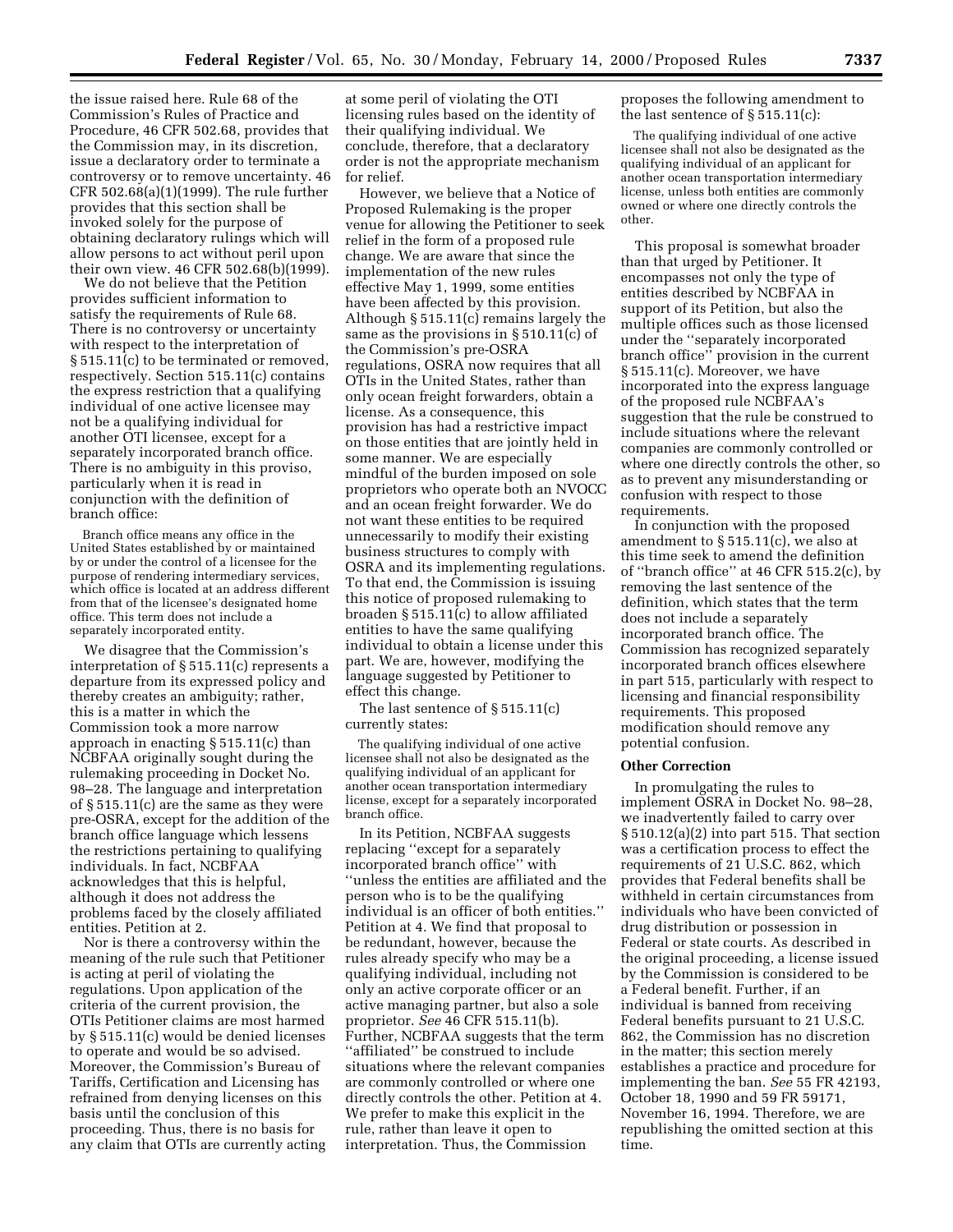### **Initial Regulatory Flexibility Analysis**

## *Why the Commission Is Considering the New Rule*

On November 10, 1999, the NCBFAA filed a Petition requesting that the Commission issue a declaratory order, confirming, pursuant to 46 CFR 515.11(c)(1999), that a single individual can act contemporaneously as the qualifying individual for both an ocean freight forwarder and an NVOCC, as long as they are affiliated entities. In the alternative, NCBFAA seeks a rulemaking to amend § 515.11(c) to achieve the same result. For reasons set forth more fully in the supplementary information of the proposed rulemaking, the Commission decided to grant NCBFAA's request to issue a Notice of Proposed Rulemaking.

## *Legal Basis and Objectives for the New Rule*

Effective May 1, 1999, the Commission promulgated final rules to implement changes made to the 1984 Act, 46 U.S.C. app. § 1701 *et seq.*, by OSRA, Pub. L. 105–258, 112 Stat. 1902. *See* 64 FR 11155, March 8, 1999. Section 515.11(c) of those rules provides:

*Affiliates of intermediaries.* An independently qualified applicant may be granted a separate license to carry on the business of providing ocean transportation intermediary services even though it is associated with, under common control with, or otherwise related to another ocean transportation intermediary through stock ownership or common directors or officers, if such applicant submits: a separate application and fee, and a valid instrument of financial responsibility in the form and amount prescribed under § 515.21. The qualifying individual of one active licensee shall not also be designated as the qualifying individual of an applicant for another ocean transportation intermediary license, except for a separately incorporated branch office. 46 CFR 515.11(c).

Since the implementation of the new rules effective May 1, 1999, some entities have been affected by this provision. Although § 515.11(c) remains largely unchanged since OSRA's enactment, OSRA now requires that all OTIs in the United States, rather than only ocean freight forwarders, obtain a license. As a consequence, this provision has had a restrictive impact on those entities that are jointly held in some manner. The Commission is especially mindful of the burden imposed on sole proprietors who operate both as an NVOCC and an ocean freight forwarder. The Commission does not want these entities to be required unnecessarily to modify their existing business structures to comply with

OSRA and its implementing regulations. To that end, the Commission is issuing a notice of proposed rulemaking to broaden § 515.11(c) to allow affiliated entities to have the same qualifying individual to obtain a license under this part.

## *Description of and Estimate of the Number of Small Entities to Which the New Rule Will Apply*

It is estimated that the proposed rulemaking will benefit OTIs that act as qualifying individuals for both affiliated ocean freight forwarders and NVOCCs. At present, there are approximately 600 OTIs with affiliated ocean freight forwarder and NVOCC operations affected by the proposed rulemaking, including approximately 20 sole proprietorships.

Entities affected by the current rule, particularly sole proprietors, could be required to modify their existing business structures, either by (1) Merging their affiliated ocean freight forwarder and NVOCC operations, (2) creating a branch office, or (3) hiring a qualifying individual to oversee their operations. However, the Commission's Bureau of Tariffs, Certification and Licensing has refrained from denying licenses on this basis pending the conclusion of this proceeding.

# *Projected Reporting, Record Keeping and Other Compliance Requirements of the New Rule*

The Commission is not aware of any additional reporting, record keeping or other compliance requirements as a result of the proposed rulemaking. Rather, the Commission believes that the impact of the proposed rulemaking will primarily be to benefit sole proprietorship OTIs that act as qualifying individuals for both affiliated ocean freight forwarders and NVOCCs.

The benefit of the proposed rulemaking can be measured primarily as the savings to sole proprietorships of not having to modify their business structures as described above. Moreover, the proposed rulemaking will benefit corporations and partnerships with affiliated freight forwarder and NVOCC operations by giving them greater flexibility in selecting a single qualifying individual for both organizations. However, it is not feasible to specifically quantify these benefits because individual OTI operations vary dramatically in scope and overhead.

The Chairman cannot certify that the proposed rulemaking will not have a significant economic impact on a substantial number of small entities. However, the Commission believes that the proposed rulemaking will have no

adverse impact on small entities. Further, the Commission believes that the impact of the proposed rulemaking will be to benefit OTIs that act as qualifying individuals for both affiliated ocean freight forwarders and NVOCCs.

## *Relevant Federal Rules That May Duplicate, Overlap, or Conflict With the New Rule*

The Commission is not aware of any other federal rules that duplicate, overlap, or conflict with the proposed rulemaking.

## **List of Subjects in 46 CFR Part 515**

Exports, Freight forwarders, Nonvessel-operating common carriers, Ocean transportation intermediaries, Licensing requirements, Financial responsibility requirements, Reports and recordkeeping requirements.

For the reasons stated in the preamble, the Federal Maritime Commission proposes to amend 46 CFR chapter IV, subchapter B, as set forth below:

## **PART 515—LICENSING, FINANCIAL RESPONSIBILITY REQUIREMENTS, AND GENERAL DUTIES OF OCEAN TRANSPORTATION INTERMEDIARIES**

1. The authority citation is amended to read as follows:

**Authority:** 5 U.S.C. 553; 31 U.S.C. 9701; 46 U.S.C. app. 1702, 1707, 1709, 1710, 1712, 1714, 1716, and 1718, Pub. L. 105–383, 112 Stat. 3411, 21 U.S.C. 862.

2. In § 515.2, revise paragraph (c) to read as follows:

#### **§ 515.2 Definitions.**

\* \* \* \* \*

\* \* \* \* \* (c) *Branch office* means any office in the United States established by or maintained by or under the control of a licensee for the purpose of rendering intermediary services, which office is located at an address different from that of the licensee's designated home office.

3. In § 515.11, revise paragraph (c) to read as follows:

### **§ 515.11 Basic requirements for licensing; eligibility.**

\* \* \* \* \* (c) *Affiliates of intermediaries.* An independently qualified applicant may be granted a separate license to carry on the business of providing ocean transportation intermediary services even though it is associated with, under common control with, or otherwise related to another ocean transportation intermediary through stock ownership or common directors or officers, if such applicant submits: a separate